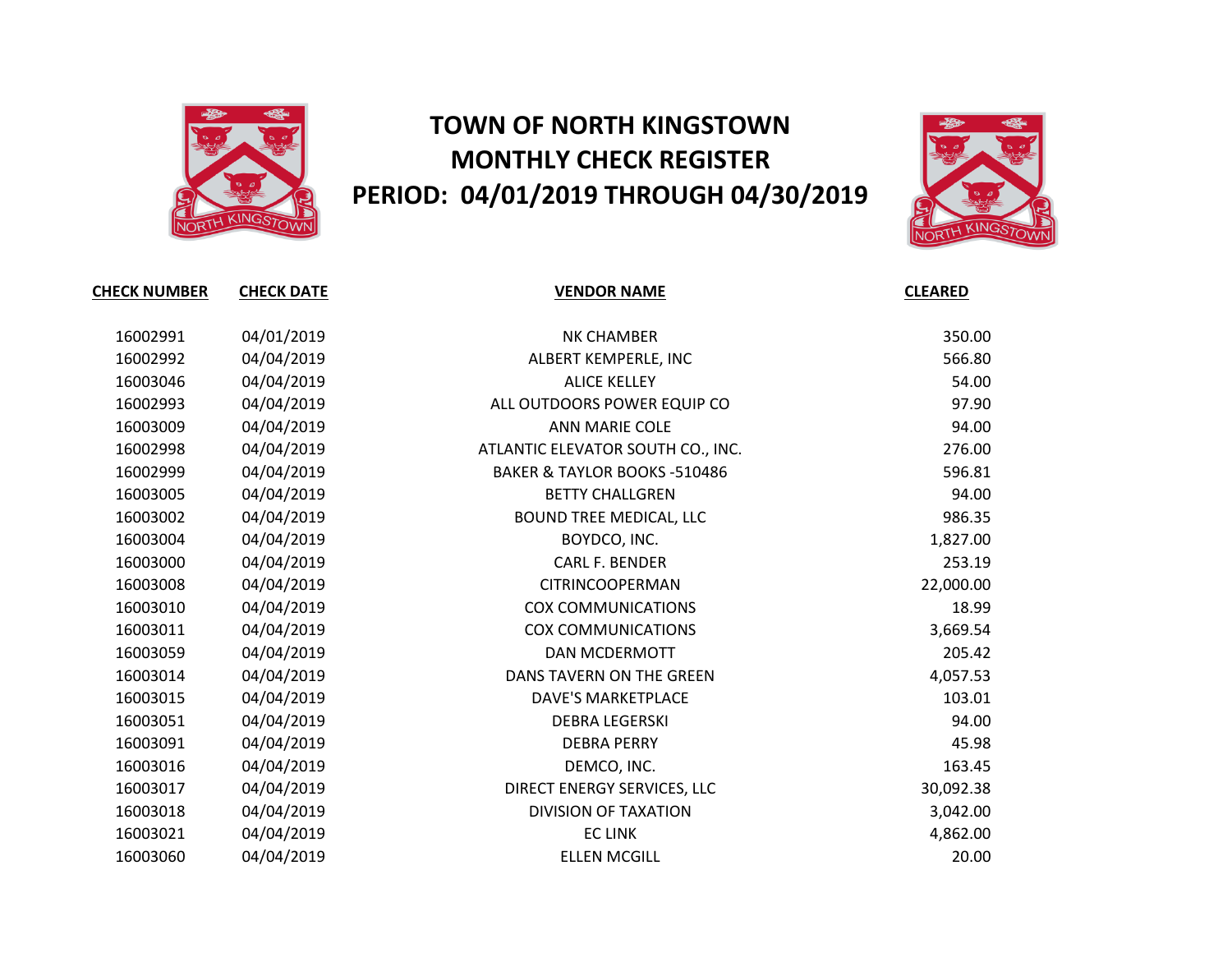| 16003028 | 04/04/2019 | <b>EMILY GOODMAN</b>                    | 99.64    |
|----------|------------|-----------------------------------------|----------|
| 16003022 | 04/04/2019 | ENGINEERED SECURITY SYSTEMS, INC.       | 172.00   |
| 16003108 | 04/04/2019 | ERIKA KATHERINE SPENCER                 | 1,449.20 |
| 16002997 | 04/04/2019 | <b>FATIMA ARRUDA</b>                    | 49.42    |
| 16003026 | 04/04/2019 | <b>GEAR FOR SPORTS</b>                  | 1,036.76 |
| 16003027 | 04/04/2019 | <b>GOLF NOW RESERVATIONS</b>            | 1,500.00 |
| 16003029 | 04/04/2019 | <b>GREENWOOD EMERGENCY VEHICLES INC</b> | 991.56   |
| 16003030 | 04/04/2019 | GZA ENVIRONMENTAL, INC.                 | 406.00   |
| 16003034 | 04/04/2019 | <b>HOME DEPOT</b>                       | 54.24    |
| 16003035 | 04/04/2019 | <b>HOME DEPOT</b>                       | 78.63    |
| 16003036 | 04/04/2019 | <b>HOME DEPOT</b>                       | 91.81    |
| 16003037 | 04/04/2019 | <b>HOME DEPOT</b>                       | 111.22   |
| 16003038 | 04/04/2019 | <b>HOME DEPOT</b>                       | 164.79   |
| 16003039 | 04/04/2019 | <b>HOME DEPOT</b>                       | 244.58   |
| 16003040 | 04/04/2019 | <b>HOME DEPOT</b>                       | 279.02   |
| 16003041 | 04/04/2019 | <b>HOME DEPOT</b>                       | 312.64   |
| 16003042 | 04/04/2019 | <b>HOME DEPOT</b>                       | 503.87   |
| 16003043 | 04/04/2019 | IMPERIAL HEADWEAR, INC.                 | 1,045.55 |
| 16003013 | 04/04/2019 | <b>INEZ CROWLEY</b>                     | 10.00    |
| 16003044 | 04/04/2019 | <b>INGRAM BOOK GROUP</b>                | 486.96   |
| 16003003 | 04/04/2019 | <b>JENNIFER BOURGEOIS</b>               | 1,000.00 |
| 16003032 | 04/04/2019 | JENNIFER O. R.HAND                      | 53.46    |
| 16003049 | 04/04/2019 | <b>JIM LATHROP</b>                      | 200.00   |
| 16003007 | 04/04/2019 | <b>JIYOUNG CHUNG</b>                    | 350.00   |
| 16003103 | 04/04/2019 | <b>JOEL ROCHA</b>                       | 197.20   |
| 16003045 | 04/04/2019 | <b>KANOPY</b>                           | 250.00   |
| 16003055 | 04/04/2019 | <b>KEVIN MALONEY</b>                    | 10.78    |
| 16003048 | 04/04/2019 | <b>KNIGHT BOOKSTORE</b>                 | 657.00   |
| 16003047 | 04/04/2019 | <b>KRISTINE KINDER</b>                  | 73.93    |
| 16003025 | 04/04/2019 | <b>LEE-ANN GALLI</b>                    | 184.30   |
| 16003052 | 04/04/2019 | <b>LERETA SERVICE</b>                   | 1,769.53 |
| 16003053 | 04/04/2019 | <b>LIBRARY OF AMERICA</b>               | 30.90    |
| 16003056 | 04/04/2019 | LINDA MASULLO                           | 22.00    |
| 16003020 | 04/04/2019 | <b>MARGE DYBALA</b>                     | 10.00    |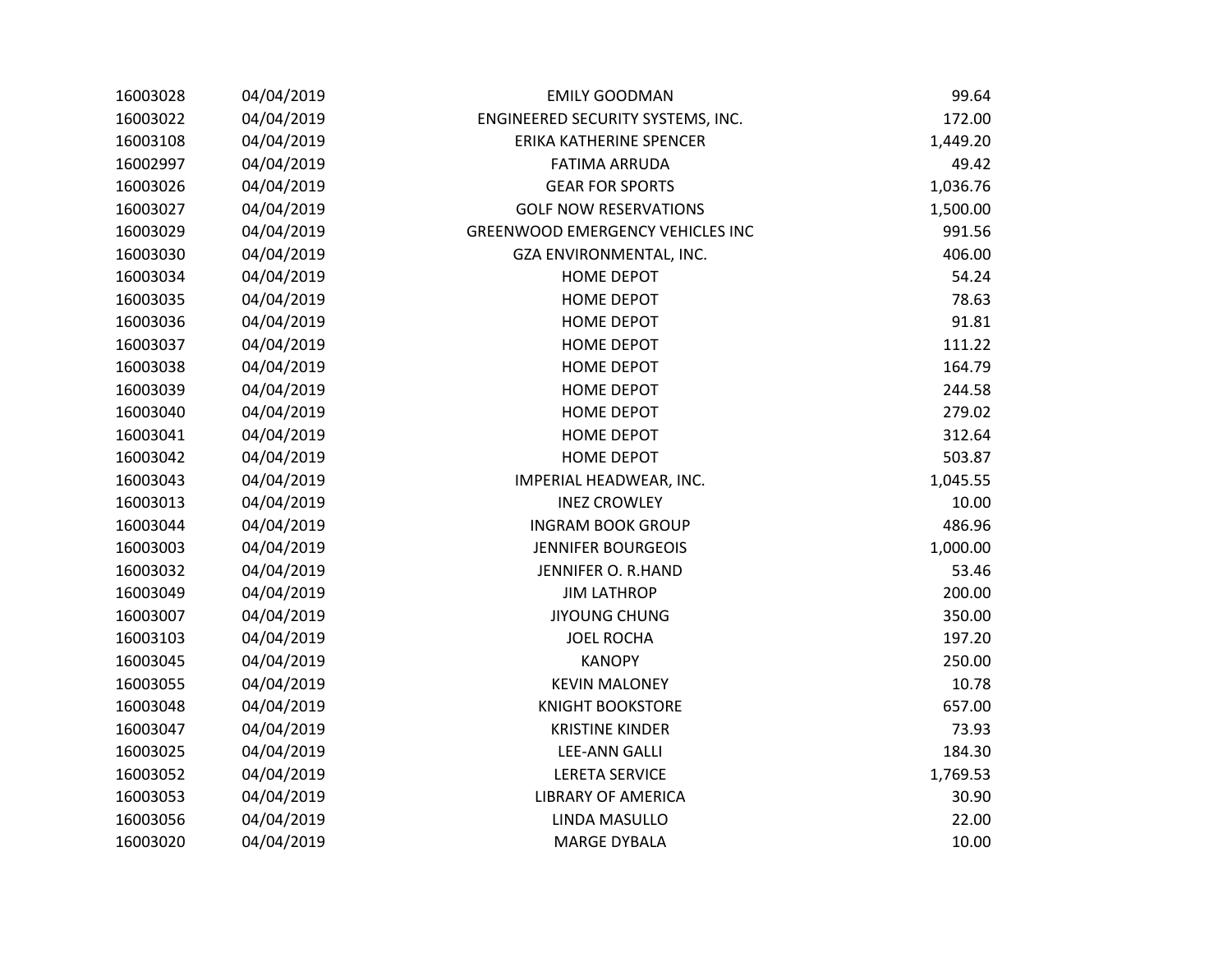| 16003023 | 04/04/2019 | <b>MARJORIE FLEISCHMANN</b>  | 18.00     |
|----------|------------|------------------------------|-----------|
| 16003031 | 04/04/2019 | <b>MARK C. HADDEN</b>        | 4,970.00  |
| 16003130 | 04/04/2019 | <b>MARY WYLLIE</b>           | 63.46     |
| 16003019 | 04/04/2019 | <b>MASON DUBOIS</b>          | 35.96     |
| 16003057 | 04/04/2019 | MATERIAL SAND & STONE CORP.  | 1,284.92  |
| 16003058 | 04/04/2019 | MCCAILIN, LLC                | 4,020.00  |
| 16003061 | 04/04/2019 | MCI                          | 10.17     |
| 16003113 | 04/04/2019 | MICHAEL L. TAYLOR            | 60.09     |
| 16003062 | 04/04/2019 | MIDWEST TAPE                 | 823.47    |
| 16003063 | 04/04/2019 | MOORE MEDICAL CORP.          | 335.58    |
| 16003064 | 04/04/2019 | MORETTI, JAMES & CHARLOTTE   | 379.06    |
| 16003065 | 04/04/2019 | <b>MUNICIPAL GRAPHICS</b>    | 65.00     |
| 16003066 | 04/04/2019 | <b>NANCY NADEAU</b>          | 16.70     |
| 16003068 | 04/04/2019 | <b>NATIONAL GRID</b>         | 13.85     |
| 16003069 | 04/04/2019 | <b>NATIONAL GRID</b>         | 13.85     |
| 16003070 | 04/04/2019 | <b>NATIONAL GRID</b>         | 28.12     |
| 16003071 | 04/04/2019 | <b>NATIONAL GRID</b>         | 43.66     |
| 16003072 | 04/04/2019 | <b>NATIONAL GRID</b>         | 52.26     |
| 16003073 | 04/04/2019 | <b>NATIONAL GRID</b>         | 155.52    |
| 16003074 | 04/04/2019 | <b>NATIONAL GRID</b>         | 253.38    |
| 16003075 | 04/04/2019 | <b>NATIONAL GRID</b>         | 301.32    |
| 16003076 | 04/04/2019 | <b>NATIONAL GRID</b>         | 436.54    |
| 16003077 | 04/04/2019 | <b>NATIONAL GRID</b>         | 794.23    |
| 16003078 | 04/04/2019 | <b>NATIONAL GRID</b>         | 1,120.71  |
| 16003079 | 04/04/2019 | <b>NATIONAL GRID</b>         | 35.51     |
| 16003081 | 04/04/2019 | <b>NEWWA</b>                 | 190.00    |
| 16003092 | 04/04/2019 | <b>NINA PESARE</b>           | 20.00     |
| 16003082 | 04/04/2019 | NK COLOR HOUSE               | 354.44    |
| 16003083 | 04/04/2019 | NORTHERN SAFETY CO., INC.    | 1,059.68  |
| 16003084 | 04/04/2019 | <b>OCEAN STATE LIBRARIES</b> | 11,249.04 |
| 16003085 | 04/04/2019 | OFFICE DEPOT                 | 66.39     |
| 16003086 | 04/04/2019 | PARMA DOORS INC.             | 1,013.00  |
| 16003080 | 04/04/2019 | PATRICIA M. NEVINS           | 28.30     |
| 16003087 | 04/04/2019 | PATROL DATA                  | 285.00    |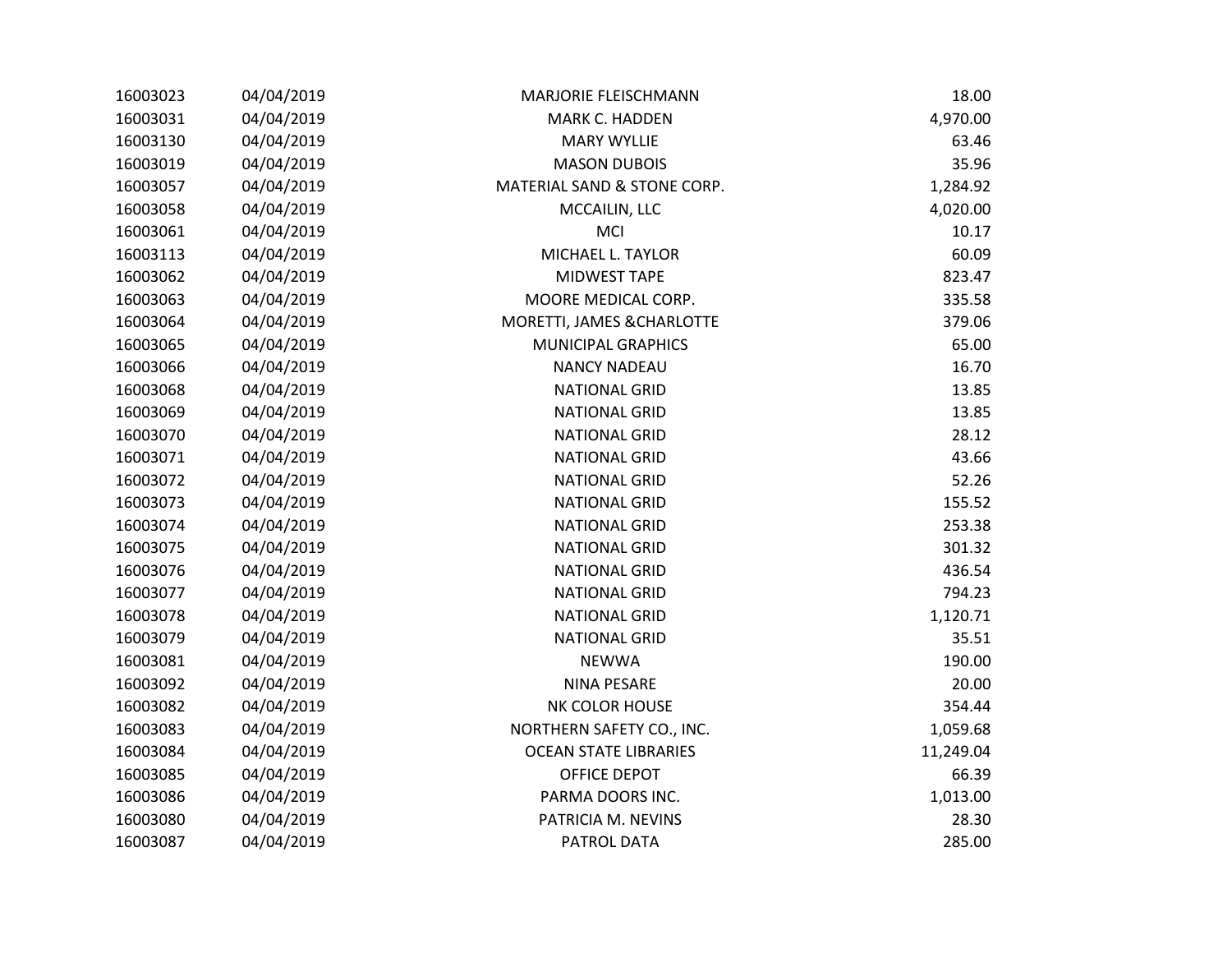| 16003088 | 04/04/2019 | <b>PATROLPC</b>                             | 201.00    |
|----------|------------|---------------------------------------------|-----------|
| 16003089 | 04/04/2019 | PAUL MASSE BUICK/ GMC                       | 57.65     |
| 16003090 | 04/04/2019 | PEOPLE'S CREDIT UNION                       | 38.89     |
| 16003093 | 04/04/2019 | PETERSON OIL SERVICE, INC.                  | 5,706.76  |
| 16003094 | 04/04/2019 | POLLARD WATER                               | 337.94    |
| 16003095 | 04/04/2019 | POWER EQUIPMENT CO. INC.                    | 426.00    |
| 16003096 | 04/04/2019 | PRINT WORLD                                 | 14.40     |
| 16003097 | 04/04/2019 | RAPS AUTO PARTS SUPPLY, INC.                | 560.78    |
| 16003098 | 04/04/2019 | RI ENGINE CO, INC.                          | 176.93    |
| 16003099 | 04/04/2019 | RI INTERLOCAL RISK MANAGEMENT TRUST         | 12,761.66 |
| 16003117 | 04/04/2019 | RI INTERLOCAL RISK MANAGEMENT TRUST         | 180.00    |
| 16003100 | 04/04/2019 | RICHMOND SAND & STONE                       | 377.50    |
| 16003101 | 04/04/2019 | <b>RIGCSA</b>                               | 150.00    |
| 16003102 | 04/04/2019 | <b>RJP PACKAGING</b>                        | 376.77    |
| 16003104 | 04/04/2019 | ROGER WILLIAMS UNIVERSITY                   | 1,900.00  |
| 16003033 | 04/04/2019 | <b>ROSEMARY HAWKINS</b>                     | 255.80    |
| 16003105 | 04/04/2019 | SALK'S HARDWARE & MARINE INC.               | 134.95    |
| 16003106 | 04/04/2019 | SALMON RIVER VETERINARY SERVICE LLC         | 70.00     |
| 16003107 | 04/04/2019 | SPARTAN INTERNATIONAL CONSULTING GROUP INC. | 450.00    |
| 16003109 | 04/04/2019 | STAPLES BUSINESS ADVANTAGE                  | 165.34    |
| 16002996 | 04/04/2019 | STEPHANIE ARMSTRONG                         | 80.39     |
| 16003110 | 04/04/2019 | <b>SUBURBAN PROPANE</b>                     | 915.39    |
| 16003111 | 04/04/2019 | SULLIVAN TIRE CO., INC.                     | 2,670.40  |
| 16003112 | 04/04/2019 | <b>SUPPLY NEW ENGLAND</b>                   | 94.55     |
| 16002995 | 04/04/2019 | <b>SUSAN ARESTI</b>                         | 10.00     |
| 16002994 | 04/04/2019 | THE ANTIGUA GROUP, INC.                     | 512.94    |
| 16003054 | 04/04/2019 | THE LOCK SHOP, INC.                         | 34.40     |
| 16003024 | 04/04/2019 | <b>TOM FRAWLEY</b>                          | 11.77     |
| 16003115 | 04/04/2019 | TRACTOR SUPPLY CREDIT PLAN                  | 151.46    |
| 16003116 | 04/04/2019 | TRASH STICKERS, INC                         | 4,190.00  |
| 16003118 | 04/04/2019 | UNIVAR USA INC.                             | 6,932.15  |
| 16003119 | 04/04/2019 | <b>USA BLUE BOOK</b>                        | 26.19     |
| 16003120 | 04/04/2019 | <b>VERIZON</b>                              | 37.90     |
| 16003121 | 04/04/2019 | WARREN TIRE CO, INC                         | 788.00    |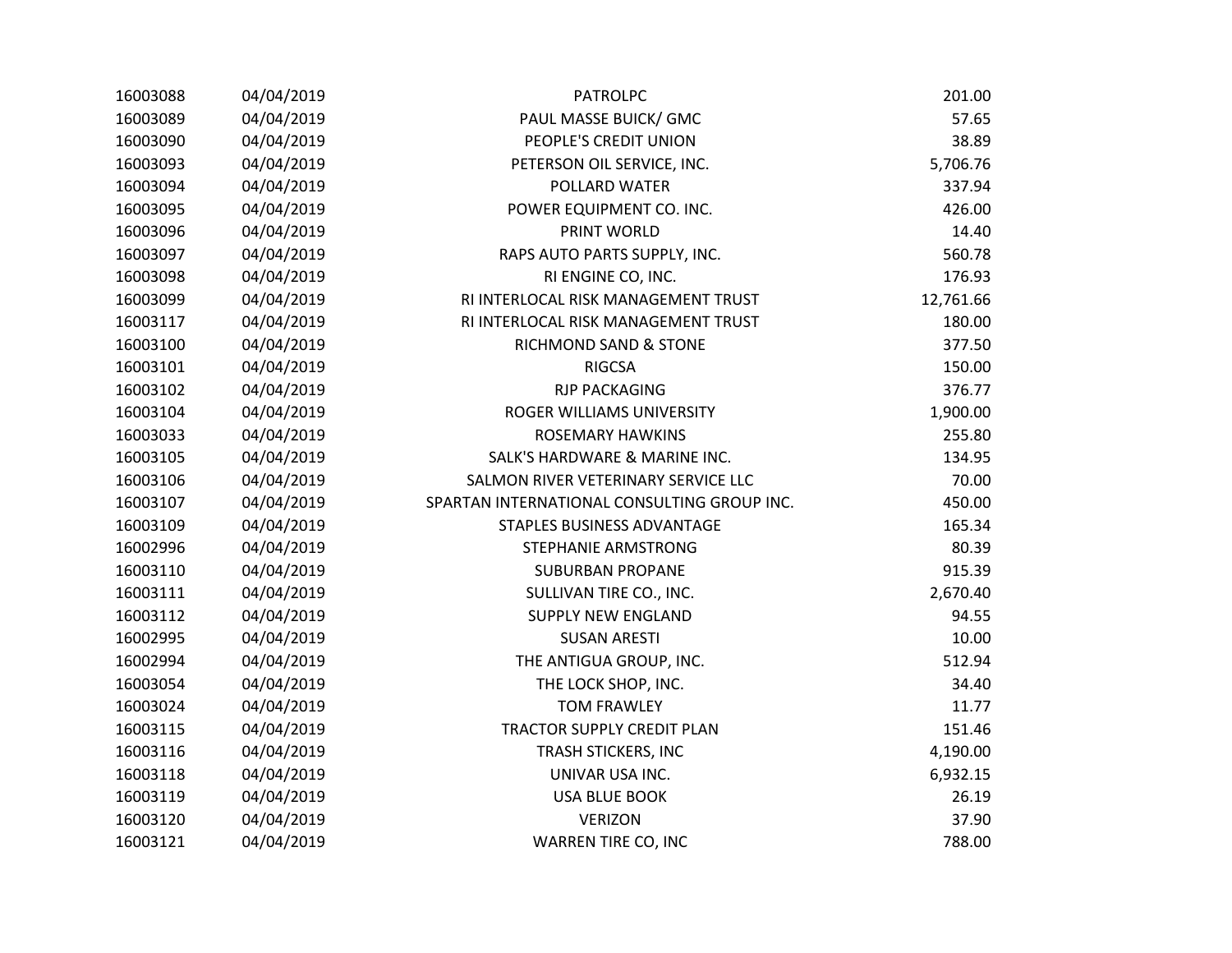| 16003122 | 04/04/2019 | WARWICK TREE SERVICE, INC.          | 799.00   |
|----------|------------|-------------------------------------|----------|
| 16003123 | 04/04/2019 | WARWICK WINWATER WORKS CO. INC.     | 2,217.42 |
| 16003124 | 04/04/2019 | WARWICK WINWATER WORKS CO. INC.     | 296.17   |
| 16003125 | 04/04/2019 | WASTE MANAGEMENT OF RHODE ISLAND    | 2,753.17 |
| 16003126 | 04/04/2019 | <b>WEBSTER PRIVATE BANK</b>         | 38.15    |
| 16003127 | 04/04/2019 | <b>WICKFORD LUMBER</b>              | 410.06   |
| 16003128 | 04/04/2019 | <b>WICKFORD LUMBER</b>              | 177.12   |
| 16003129 | 04/04/2019 | WICKFORD WOODS, LLC.                | 68.58    |
| 16003131 | 04/12/2019 | A CORREIRA & SON*                   | 820.00   |
| 16003132 | 04/12/2019 | ALBERT KEMPERLE, INC                | 206.22   |
| 16003133 | 04/12/2019 | ALL AMERICAN GASJET                 | 93.26    |
| 16003134 | 04/12/2019 | ALL OUTDOORS POWER EQUIP CO         | 206.96   |
| 16003135 | 04/12/2019 | ALLIED COURT REPORTERS, INC.        | 809.00   |
| 16003136 | 04/12/2019 | AMAZON                              | 197.01   |
| 16003140 | 04/12/2019 | ATC GROUP SERVICES, LLC             | 275.00   |
| 16003139 | 04/12/2019 | ATC LINCOLN ASSOCIATES              | 2,373.75 |
| 16003141 | 04/12/2019 | AUTOMATIC TEMPERATURE CONTROLS, INC | 620.00   |
| 16003142 | 04/12/2019 | BAKER & TAYLOR BOOKS -510486        | 708.57   |
| 16003143 | 04/12/2019 | <b>BAL LABORATORY</b>               | 1,966.50 |
| 16003145 | 04/12/2019 | CHEM-AQUA                           | 167.08   |
| 16003146 | 04/12/2019 | CHEMSEARCH                          | 253.85   |
| 16003147 | 04/12/2019 | <b>CINTAS CORP</b>                  | 25.00    |
| 16003148 | 04/12/2019 | COASTAL INTERNATIONAL TRUCKS, LLC   | 74.42    |
| 16003149 | 04/12/2019 | <b>CORP BROTHERS LLC</b>            | 103.90   |
| 16003150 | 04/12/2019 | <b>COX COMMUNICATIONS</b>           | 22.36    |
| 16003151 | 04/12/2019 | <b>COX COMMUNICATIONS</b>           | 30.49    |
| 16003152 | 04/12/2019 | CRANSTON WELDING SUPPLY CO.         | 8.99     |
| 16003153 | 04/12/2019 | <b>CRANSTON WINDUSTRIAL</b>         | 9.40     |
| 16003177 | 04/12/2019 | DAN MCDERMOTT                       | 12.00    |
| 16003144 | 04/12/2019 | <b>DEBRA CELLETTI</b>               | 100.00   |
| 16003237 | 04/12/2019 | DONNA S. VANDERBECK                 | 54.37    |
| 16003154 | 04/12/2019 | EASTERN INDUSTRIAL AUTOMATION       | 548.26   |
| 16003155 | 04/12/2019 | EH TURF SUPPLY, INC.                | 444.08   |
| 16003243 | 04/12/2019 | F. W. WEBB COMPANY                  | 671.76   |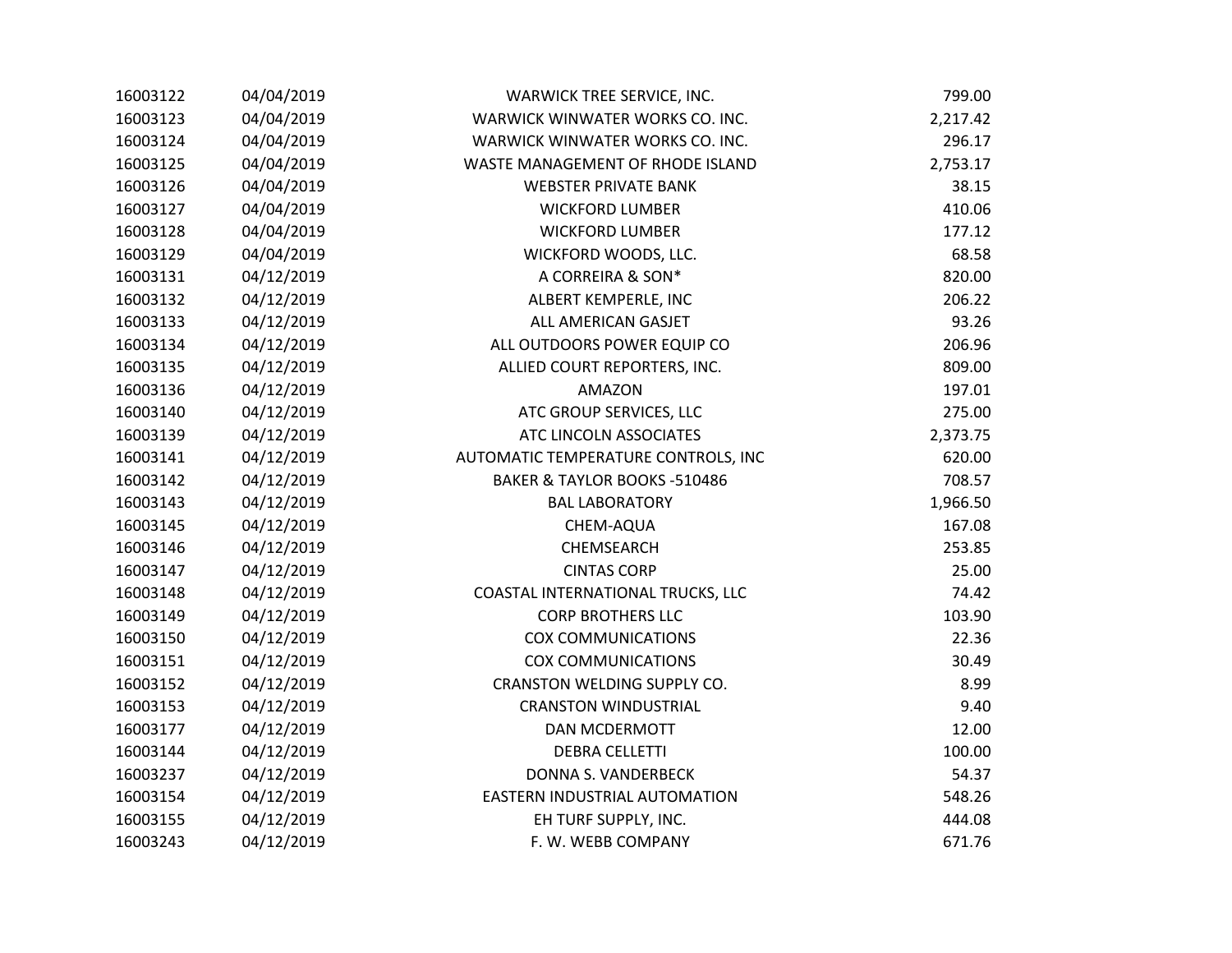| 16003157 | 04/12/2019 | FLOOD FORD OF EAST GREENWICH            | 262.38    |
|----------|------------|-----------------------------------------|-----------|
| 16003158 | 04/12/2019 | GAGE-IT, INC.                           | 647.37    |
| 16003159 | 04/12/2019 | <b>GCA SERVICES GROUP</b>               | 513.92    |
| 16003160 | 04/12/2019 | <b>GENERAL TREASURER STATE RI</b>       | 10.33     |
| 16003161 | 04/12/2019 | <b>GREENWOOD EMERGENCY VEHICLES INC</b> | 167.32    |
| 16003165 | 04/12/2019 | HOWARD P. FAIRFIELD L L C               | 1,180.00  |
| 16003166 | 04/12/2019 | HUGHES, ED                              | 375.69    |
| 16003167 | 04/12/2019 | <b>INCONTROL</b>                        | 960.00    |
| 16003168 | 04/12/2019 | <b>INGRAM BOOK GROUP</b>                | 28.44     |
| 16003163 | 04/12/2019 | <b>IRENE HOFFMAN</b>                    | 30.00     |
| 16003137 | 04/12/2019 | <b>JOHN ANDRADE</b>                     | 104.99    |
| 16003207 | 04/12/2019 | <b>JOHN RAINONE</b>                     | 198.32    |
| 16003169 | 04/12/2019 | KAISER TREE PRESERVATION CO             | 250.00    |
| 16003170 | 04/12/2019 | KENT COUNTY WATER AUTHORITY             | 957.58    |
| 16003171 | 04/12/2019 | KONICA MINOLTA BUSINESS SOLUTIONS       | 406.87    |
| 16003241 | 04/12/2019 | <b>KRISTIN VITO SILVA</b>               | 2,649.79  |
| 16003172 | 04/12/2019 | KRYSTAL KLEER, LLC.                     | 43.29     |
| 16003173 | 04/12/2019 | <b>LARGESS FORESTRY</b>                 | 1,900.00  |
| 16003244 | 04/12/2019 | LEE WHICHER                             | 18.00     |
| 16003174 | 04/12/2019 | LEXISNEXIS RISK DATA MANAGEMENT INC     | 50.00     |
| 16003175 | 04/12/2019 | LITTLE BLACK DRESS MUSIC                | 225.00    |
| 16003176 | 04/12/2019 | <b>MALTZ SALES COMPANY</b>              | 585.00    |
| 16003178 | 04/12/2019 | MIDWEST TAPE                            | 1,392.87  |
| 16003179 | 04/12/2019 | MOBILE STORAGE, INC.                    | 700.00    |
| 16003180 | 04/12/2019 | MOORE MEDICAL CORP.                     | 203.82    |
| 16003181 | 04/12/2019 | MUNICIPAL & FINANCIAL SERVICES GROUP    | 1,600.00  |
| 16003182 | 04/12/2019 | <b>NATIONAL GRID</b>                    | 17.47     |
| 16003183 | 04/12/2019 | <b>NATIONAL GRID</b>                    | 17.47     |
| 16003184 | 04/12/2019 | <b>NATIONAL GRID</b>                    | 23.68     |
| 16003185 | 04/12/2019 | <b>NATIONAL GRID</b>                    | 27,944.17 |
| 16003186 | 04/12/2019 | <b>NATIONAL GRID</b>                    | 350.88    |
| 16003187 | 04/12/2019 | NATIONAL SECURITY & FIRE ALARM SYSTEMS  | 90.00     |
| 16003188 | 04/12/2019 | NEW ENGLAND FIRE EQUIPMENT AND          | 705.93    |
| 16003189 | 04/12/2019 | NINIGRET MARINE, INC.                   | 1,405.50  |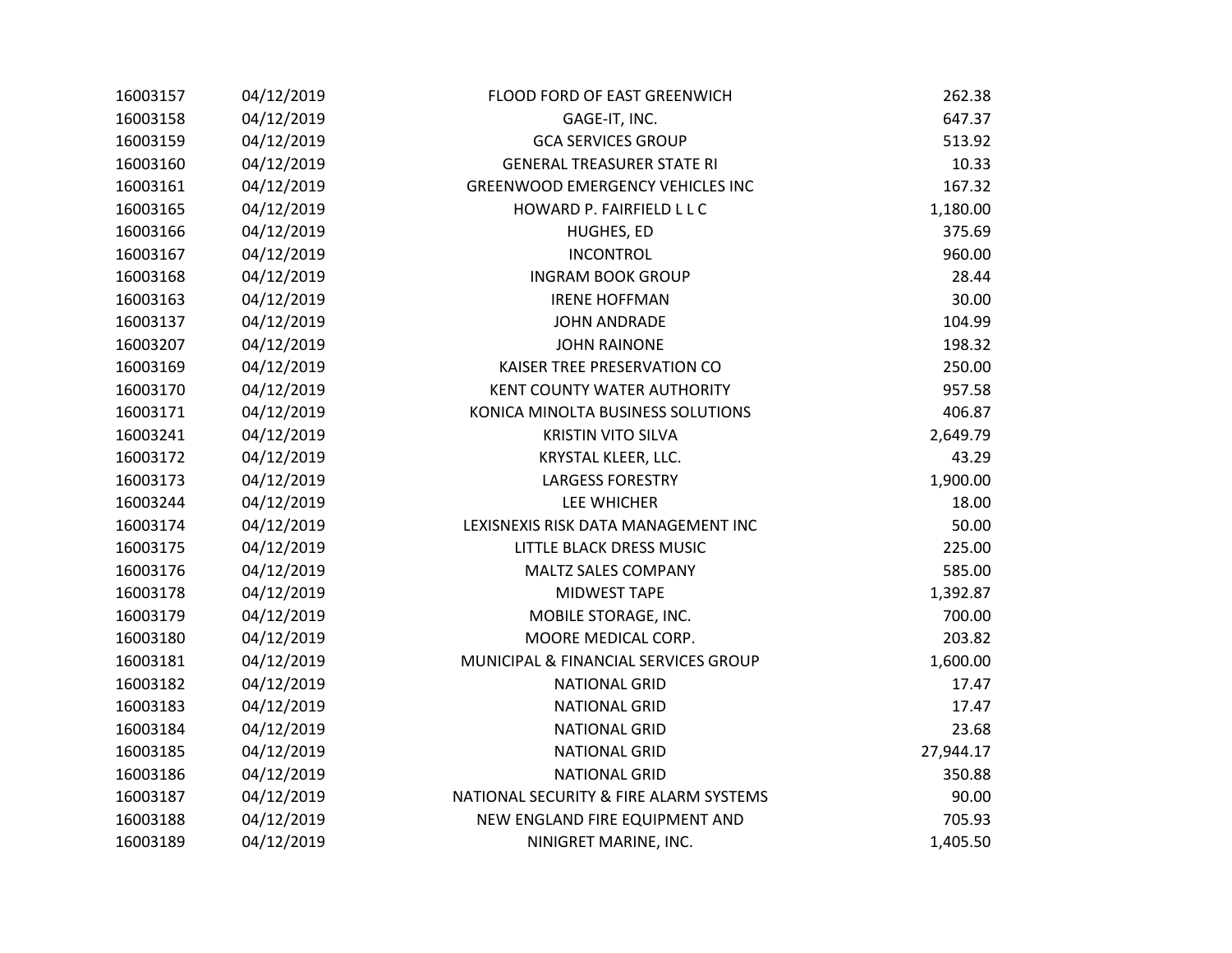| 16003190 | 04/12/2019 | NK SCHOOL DEPARTMENT                     | 395.50    |
|----------|------------|------------------------------------------|-----------|
| 16003191 | 04/12/2019 | NORTH KINGSTOWN LAUNDRY                  | 80.00     |
| 16003240 | 04/12/2019 | NYNE EQUIPMENT D/B/A VERMEER NORTHEAST   | 929.75    |
| 16003192 | 04/12/2019 | OCEAN STATE OIL, INC.                    | 539.65    |
| 16003193 | 04/12/2019 | OFFICE DEPOT                             | 210.28    |
| 16003194 | 04/12/2019 | OVERHEAD DOOR CO. OF PROVIDENCE INC      | 1,147.72  |
| 16003195 | 04/12/2019 | PALMER SPRING CO                         | 703.04    |
| 16003196 | 04/12/2019 | PASCALE SERVICE CORP.                    | 186.50    |
| 16003198 | 04/12/2019 | PATROL DATA                              | 2,362.51  |
| 16003197 | 04/12/2019 | PAT'S POWER EQUIPMENT                    | 39.95     |
| 16003199 | 04/12/2019 | <b>PAUL MASSE</b>                        | 578.98    |
| 16003200 | 04/12/2019 | PAYLESS AUTO GLASS                       | 260.86    |
| 16003201 | 04/12/2019 | PETERSON OIL SERVICE, INC.               | 3,624.31  |
| 16003202 | 04/12/2019 | PLASTIC PIPE & SUPPLY INC                | 350.22    |
| 16003203 | 04/12/2019 | PRIME SYSTEMS INC                        | 276.00    |
| 16003204 | 04/12/2019 | QUONSET AUTO BODY INC                    | 2,705.55  |
| 16003206 | 04/12/2019 | QUONSET DEVELOPMENT CORP                 | 10,676.92 |
| 16003205 | 04/12/2019 | <b>QUONSET POINT TRUCK &amp; TRAILER</b> | 2,987.66  |
| 16003208 | 04/12/2019 | RAPS AUTO PARTS SUPPLY, INC.             | 190.89    |
| 16003209 | 04/12/2019 | RAPS AUTO PARTS SUPPLY, INC.             | 1,174.65  |
| 16003210 | 04/12/2019 | RAPS AUTO PARTS SUPPLY, INC.             | 1,887.44  |
| 16003211 | 04/12/2019 | <b>READY REFRESH BY NESTLE</b>           | 83.70     |
| 16003156 | 04/12/2019 | REBECCA FASULA                           | 54.00     |
| 16003212 | 04/12/2019 | RHODE ISLAND PUBLIC EMPLOYEES'           | 22,763.30 |
| 16003162 | 04/12/2019 | RI DEPT OF HEALTH                        | 1,347.00  |
| 16003213 | 04/12/2019 | RI INFRASTRUCTURE BANK                   | 6.55      |
| 16003214 | 04/12/2019 | SALK'S HARDWARE & MARINE INC.            | 323.68    |
| 16003216 | 04/12/2019 | SANTA BUCKLEY ENERGY INC                 | 600.62    |
| 16003164 | 04/12/2019 | <b>SEAN HORAN</b>                        | 150.00    |
| 16003217 | 04/12/2019 | SHIPMAN'S FIRE EQUIPMENT CO INC          | 3,957.95  |
| 16003218 | 04/12/2019 | SITEONE LANDSCAPE SUPPLY LLC             | 699.73    |
| 16003219 | 04/12/2019 | <b>STAPLES</b>                           | 25.00     |
| 16003138 | 04/12/2019 | STATE OF RI SECRETARY OF STATE           | 1,347.00  |
| 16003220 | 04/12/2019 | <b>STROBES N MORE</b>                    | 71.97     |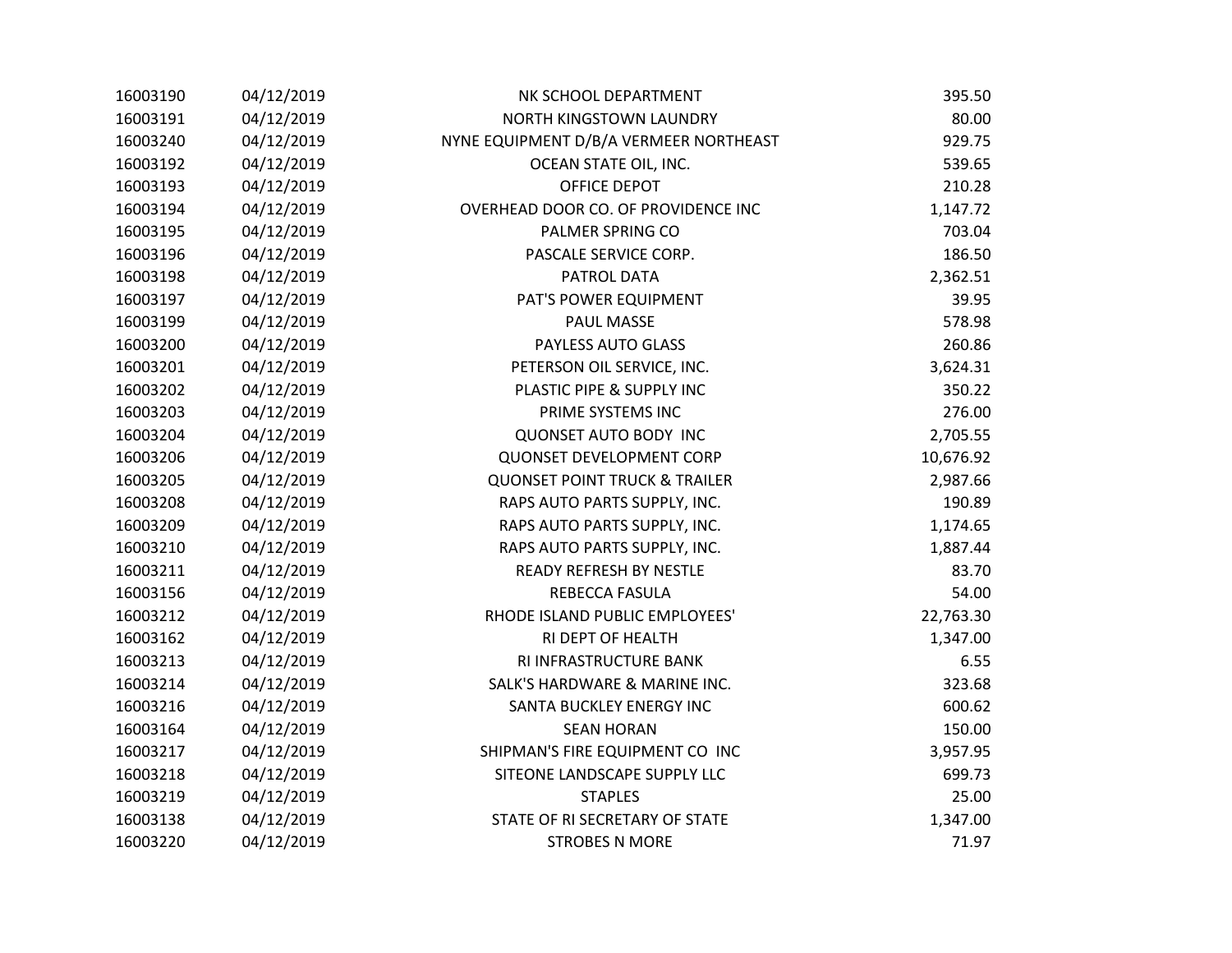| 16003221 | 04/12/2019 | <b>SUBURBAN PROPANE</b>             | 280.60    |
|----------|------------|-------------------------------------|-----------|
| 16003222 | 04/12/2019 | <b>SUBURBAN PROPANE</b>             | 290.53    |
| 16003223 | 04/12/2019 | <b>SUBURBAN PROPANE</b>             | 384.58    |
| 16003224 | 04/12/2019 | <b>SUBURBAN PROPANE</b>             | 868.90    |
| 16003225 | 04/12/2019 | <b>TAYLOR RENTAL</b>                | 390.00    |
| 16003226 | 04/12/2019 | THEATRE BY THE SEA                  | 302.00    |
| 16003227 | 04/12/2019 | <b>TIFCO INDUSTRIES</b>             | 233.90    |
| 16003228 | 04/12/2019 | TIRE PROS, INC.                     | 130.25    |
| 16003229 | 04/12/2019 | TRANSCOR-IT HAYWOOD ASSOC.INC.      | 209.90    |
| 16003230 | 04/12/2019 | TRASK PETROLEUM EQUIPMENT CO        | 165.00    |
| 16003231 | 04/12/2019 | TRI-POWER SALES & SERVICE, INC.     | 184.40    |
| 16003232 | 04/12/2019 | <b>UNDERWATER SOLUTIONS</b>         | 4,680.00  |
| 16003233 | 04/12/2019 | UNITED FENCE CO, INC.               | 11,100.00 |
| 16003234 | 04/12/2019 | <b>USPS</b>                         | 55.00     |
| 16003235 | 04/12/2019 | <b>USPS</b>                         | 106.00    |
| 16003236 | 04/12/2019 | <b>USPS</b>                         | 268.00    |
| 16003238 | 04/12/2019 | <b>VERIZON</b>                      | 529.65    |
| 16003239 | 04/12/2019 | <b>VERIZON</b>                      | 5,308.59  |
| 16003242 | 04/12/2019 | WARWICK AREA CAREER & TECNICHAL CTR | 60.00     |
| 16003245 | 04/12/2019 | <b>WICKFORD LUMBER</b>              | 206.37    |
| 16003248 | 04/16/2019 | ALLIED COURT REPORTERS, INC.        | 949.00    |
| 16003250 | 04/16/2019 | BELMONT AND CRYSTAL SPRINGS         | 44.14     |
| 16003251 | 04/16/2019 | <b>BOUND TREE MEDICAL, LLC</b>      | 555.56    |
| 16003253 | 04/16/2019 | CAM HVAC & CONSTRUCTION, INC.       | 2,293.48  |
| 16003254 | 04/16/2019 | CDW GOVERNMENT INC.                 | 2,376.92  |
| 16003256 | 04/16/2019 | <b>CORELOGIC TAX REAL ESTATE</b>    | 4,080.47  |
| 16003280 | 04/16/2019 | DAN MCDERMOTT                       | 38.28     |
| 16003257 | 04/16/2019 | <b>DAVE'S MARKETPLACE</b>           | 27.50     |
| 16003258 | 04/16/2019 | DIVERSIFIED MOBILE SERVICES         | 218.27    |
| 16003260 | 04/16/2019 | <b>EASTERN FIRE PROTECTION</b>      | 434.82    |
| 16003261 | 04/16/2019 | EH TURF SUPPLY, INC.                | 407.29    |
| 16003262 | 04/16/2019 | ELITE PROMO PRODUCTS                | 417.00    |
| 16003263 | 04/16/2019 | FLOOD FORD OF EAST GREENWICH        | 16.02     |
| 16003264 | 04/16/2019 | FUN EXPRESS, LLC                    | 1,996.18  |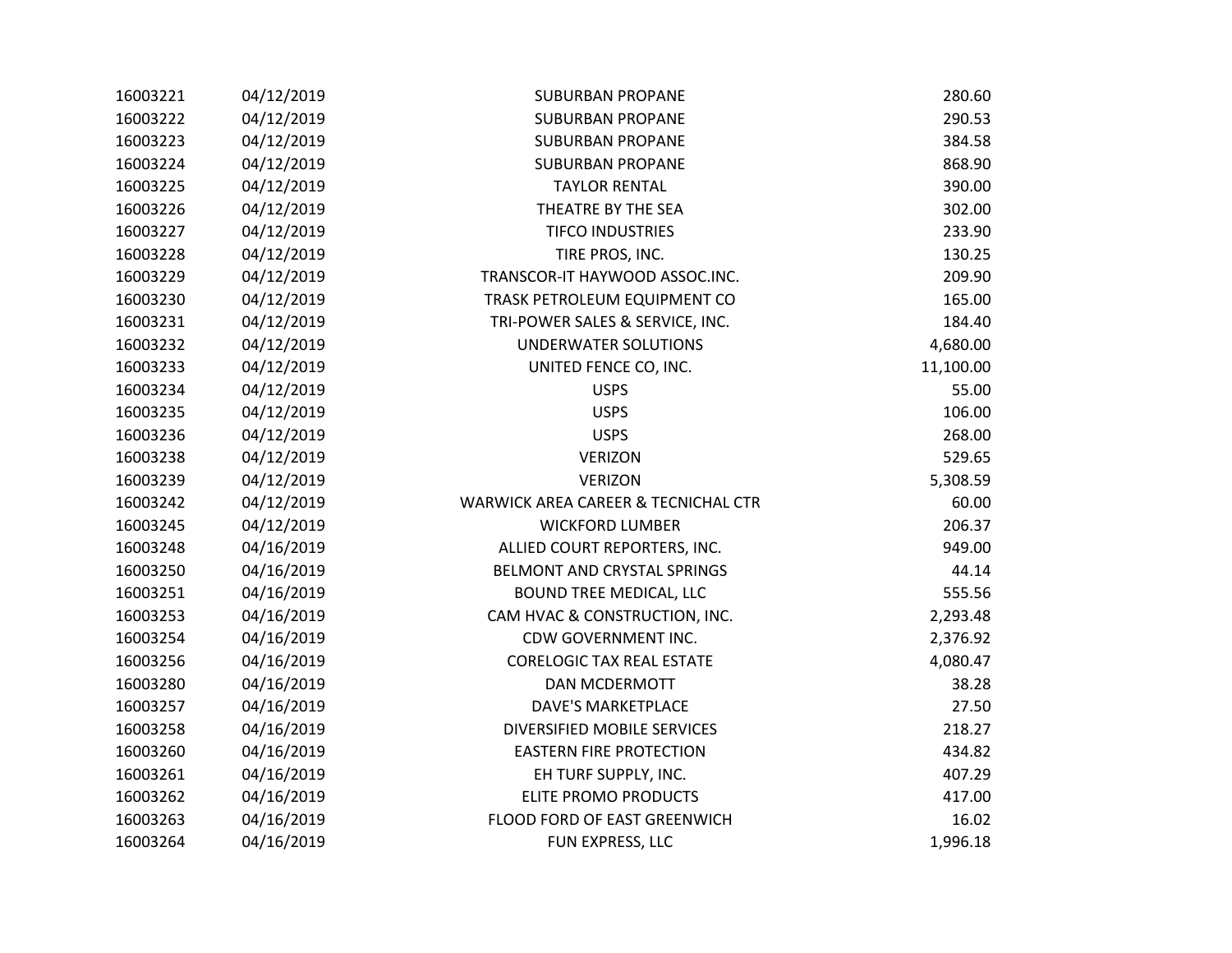| 16003265 | 04/16/2019 | GOVERNMENT FINANCE OFFICERS ASSOC.  | 150.00    |
|----------|------------|-------------------------------------|-----------|
| 16003266 | 04/16/2019 | <b>GREENWICH INSULATION</b>         | 2,600.00  |
| 16003267 | 04/16/2019 | H.C. TRUCKING INC.                  | 385.95    |
| 16003268 | 04/16/2019 | <b>HACH COMPANY</b>                 | 786.71    |
| 16003269 | 04/16/2019 | <b>HOME DEPOT</b>                   | 145.25    |
| 16003270 | 04/16/2019 | <b>HOME DEPOT</b>                   | 118.83    |
| 16003271 | 04/16/2019 | <b>HOME DEPOT</b>                   | 275.81    |
| 16003272 | 04/16/2019 | <b>HOME DEPOT</b>                   | 352.97    |
| 16003273 | 04/16/2019 | <b>INGRAM BOOK GROUP</b>            | 36.04     |
| 16003304 | 04/16/2019 | JOHN C. THRESHER                    | 20.01     |
| 16003275 | 04/16/2019 | <b>LARGESS FORESTRY</b>             | 225.00    |
| 16003278 | 04/16/2019 | <b>MARIE MARCOTTE</b>               | 122.85    |
| 16003279 | 04/16/2019 | <b>MARTINS MAINTENANCE INC</b>      | 2,727.40  |
| 16003281 | 04/16/2019 | MCKESSON MEDICAL-SURGICAL           | 154.99    |
| 16003282 | 04/16/2019 | <b>MIDWEST TAPE</b>                 | 14.84     |
| 16003283 | 04/16/2019 | MOTOROLA SOLUTIONS                  | 510.00    |
| 16003284 | 04/16/2019 | MTE TURF EQUIPMENT SOULTIONS        | 32.42     |
| 16003285 | 04/16/2019 | <b>NATIONAL GRID</b>                | 203.00    |
| 16003286 | 04/16/2019 | <b>NATIONAL GRID</b>                | 2,456.23  |
| 16003252 | 04/16/2019 | NICHOLAS BROOKS                     | 1,144.13  |
| 16003287 | 04/16/2019 | NK COLOR HOUSE                      | 117.06    |
| 16003288 | 04/16/2019 | NORTHEAST NURSERY                   | 972.98    |
| 16003289 | 04/16/2019 | NORTHLAND INDUSTRIAL TRUCK CO INC   | 84.03     |
| 16003290 | 04/16/2019 | OFFICE DEPOT                        | 51.63     |
| 16003291 | 04/16/2019 | OVERHEAD DOOR CO. OF PROVIDENCE INC | 807.00    |
| 16003292 | 04/16/2019 | PETERSON OIL SERVICE, INC.          | 10,857.57 |
| 16003293 | 04/16/2019 | <b>QUONSET AUTO BODY INC</b>        | 1,901.66  |
| 16003295 | 04/16/2019 | R.I. RESOURCE RECOVERY CORP.        | 23,066.88 |
| 16003294 | 04/16/2019 | RAPS AUTO PARTS SUPPLY, INC.        | 195.70    |
| 16003296 | 04/16/2019 | SALK'S HARDWARE & MARINE INC.       | 681.66    |
| 16003274 | 04/16/2019 | <b>SCOTT KETTELLE</b>               | 63.78     |
| 16003297 | 04/16/2019 | SHIPMAN'S FIRE EQUIPMENT CO INC     | 533.45    |
| 16003298 | 04/16/2019 | SITEONE LANDSCAPE SUPPLY LLC        | 330.30    |
| 16003246 | 04/16/2019 | <b>STATE OF RHODE ISLAND</b>        | 1,887.00  |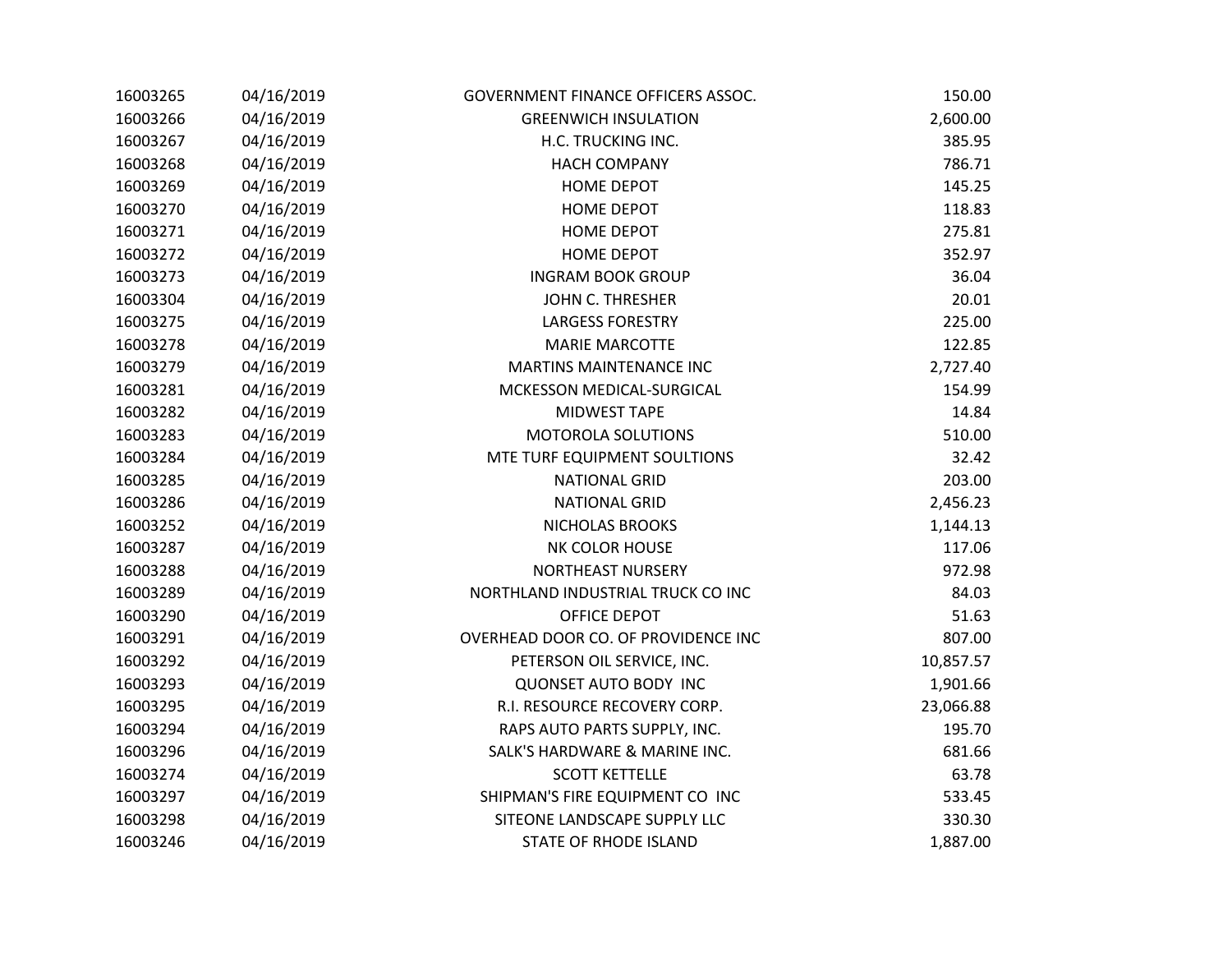| 16003259 | 04/16/2019 | <b>STATE OF RHODE ISLAND</b>       | 19.50     |
|----------|------------|------------------------------------|-----------|
| 16003299 | 04/16/2019 | <b>SUBURBAN PROPANE</b>            | 787.17    |
| 16003300 | 04/16/2019 | <b>SUBURBAN PROPANE</b>            | 123.95    |
| 16003301 | 04/16/2019 | <b>SUBURBAN PROPANE</b>            | 175.81    |
| 16003302 | 04/16/2019 | <b>SUPPLY NEW ENGLAND</b>          | 83.88     |
| 16003255 | 04/16/2019 | <b>SUSAN C. CLELAND</b>            | 125.00    |
| 16003303 | 04/16/2019 | <b>TAYLOR RENTAL</b>               | 80.00     |
| 16003276 | 04/16/2019 | THE LIGHTSHIP GROUP, LLC           | 608.61    |
| 16003277 | 04/16/2019 | THE LOCK SHOP, INC.                | 14.41     |
| 16003305 | 04/16/2019 | <b>TOM IRWIN</b>                   | 899.00    |
| 16003306 | 04/16/2019 | TURF PRODUCTS CORP.                | 436.63    |
| 16003307 | 04/16/2019 | <b>VERIZON</b>                     | 62.17     |
| 16003308 | 04/16/2019 | VISION GOVERNMENT SOULTIONS, INC.  | 8,047.81  |
| 16003309 | 04/16/2019 | WARWICK WINWATER WORKS CO. INC.    | 1,933.73  |
| 16003310 | 04/16/2019 | WARWICK WINWATER WORKS CO. INC.    | 372.95    |
| 16003311 | 04/16/2019 | WASTE MANAGEMENT OF RHODE ISLAND   | 5,261.58  |
| 16003312 | 04/16/2019 | <b>WICKFORD LUMBER</b>             | 204.39    |
| 16003313 | 04/19/2019 | A CORREIRA & SON*                  | 1,090.00  |
| 16003352 | 04/19/2019 | <b>ALICE WEILL</b>                 | 496.00    |
| 16003315 | 04/19/2019 | ATC LINCOLN ASSOCIATES             | 600.00    |
| 16003316 | 04/19/2019 | <b>BODY ARMOR OUTLET</b>           | 2,877.60  |
| 16003317 | 04/19/2019 | <b>CALLAGHAN &amp; CALLAGHAN</b>   | 12,250.00 |
| 16003318 | 04/19/2019 | CASEY ENGINEERED MAINTENANCE, INC. | 1,181.48  |
| 16003320 | 04/19/2019 | CITRINCOOPERMAN                    | 15,000.00 |
| 16003322 | 04/19/2019 | CYN ENVIRONMENTAL                  | 80.00     |
| 16003336 | 04/19/2019 | <b>DON PAOLUCCI</b>                | 30.00     |
| 16003337 | 04/19/2019 | <b>DONALD PECK</b>                 | 209.96    |
| 16003325 | 04/19/2019 | EASY PICKER GOLF PRODUCTS INC.     | 543.24    |
| 16003326 | 04/19/2019 | <b>GENERAL TREASURER</b>           | 300.00    |
| 16003327 | 04/19/2019 | <b>GRAINGER</b>                    | 88.32     |
| 16003328 | 04/19/2019 | GRANICUS, INC.                     | 6,689.92  |
| 16003341 | 04/19/2019 | <b>JANE RAWLINGS</b>               | 124.00    |
| 16003321 | 04/19/2019 | <b>JENNIFER COLECCHI</b>           | 82.24     |
| 16003330 | 04/19/2019 | <b>JOSH MCCALL</b>                 | 80.00     |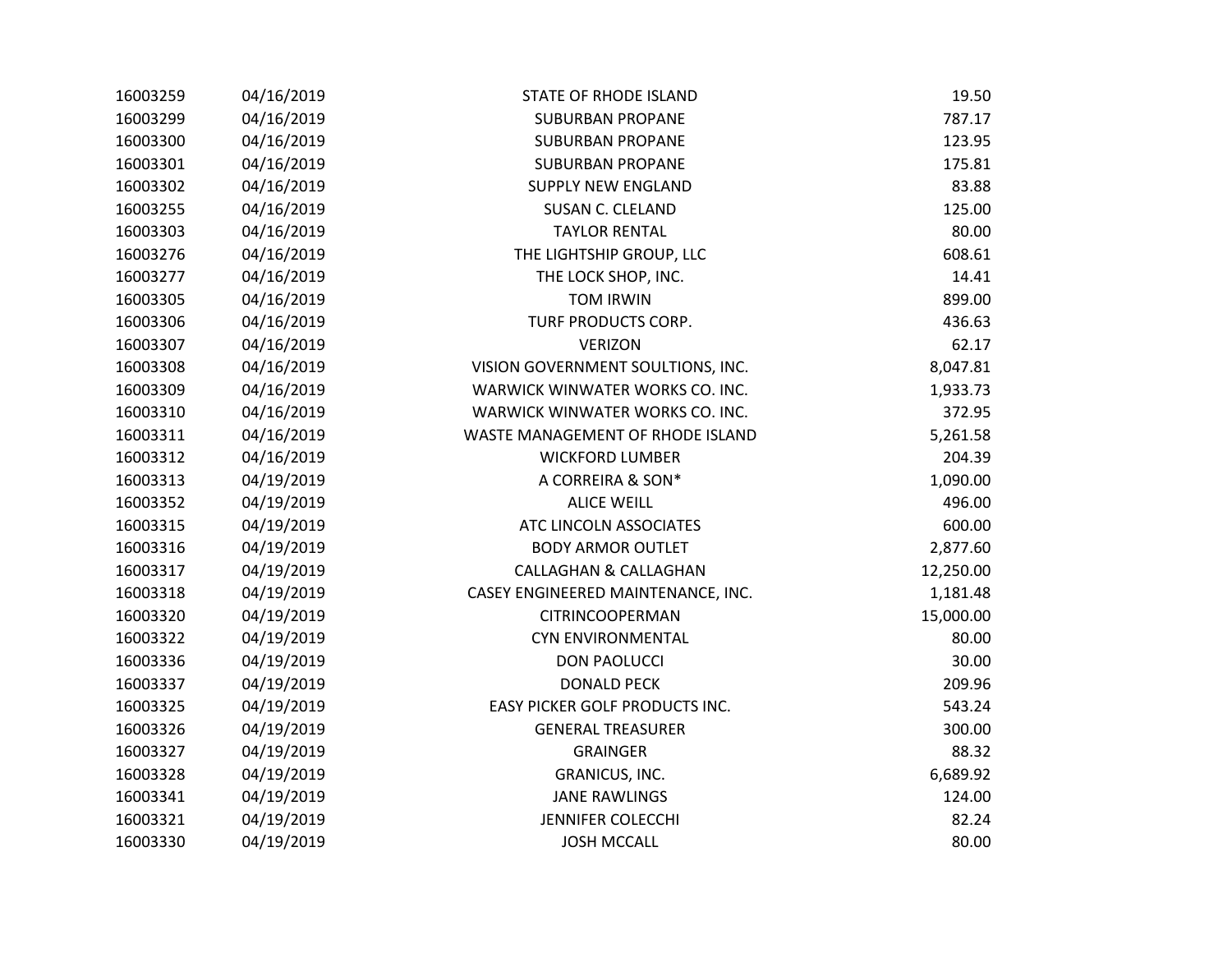| 16003351 | 04/19/2019 | <b>KATHLEEN WEBER</b>               | 30.00     |
|----------|------------|-------------------------------------|-----------|
| 16003329 | 04/19/2019 | LINDA MASULLO                       | 30.00     |
| 16003333 | 04/19/2019 | <b>MARY MULLOWNEY</b>               | 124.00    |
| 16003331 | 04/19/2019 | <b>MORNINGSTAR INC</b>              | 1,320.00  |
| 16003332 | 04/19/2019 | MT. PLEASANT ALARMS                 | 99.00     |
| 16003324 | 04/19/2019 | <b>NANCY DRURY</b>                  | 30.00     |
| 16003335 | 04/19/2019 | NEW ENGLAND ASSOC OF CITY & TOWN CL | 60.00     |
| 16003334 | 04/19/2019 | NORTH KINGSTOWN ANIMAL HOSPITAL     | 1,200.64  |
| 16003314 | 04/19/2019 | OLDCASTLE ARCHITECTURAL INC. CO 420 | 509.15    |
| 16003339 | 04/19/2019 | PETERSON OIL SERVICE, INC.          | 879.08    |
| 16003340 | 04/19/2019 | PLEASANT STREET WHARF, INC.         | 345.00    |
| 16003342 | 04/19/2019 | RI GOLF ASSOCIATION                 | 300.00    |
| 16003319 | 04/19/2019 | ROBERT CHEVALIER                    | 60.00     |
| 16003343 | 04/19/2019 | <b>S &amp; S WORLDWIDE INC</b>      | 229.95    |
| 16003344 | 04/19/2019 | SALK'S HARDWARE & MARINE INC.       | 264.06    |
| 16003345 | 04/19/2019 | STAPLES BUSINESS ADVANTAGE          | 145.75    |
| 16003346 | 04/19/2019 | SUPPLY NE PEACEDALE                 | 150.59    |
| 16003347 | 04/19/2019 | <b>TAYLOR MADE</b>                  | 13,715.21 |
| 16003323 | 04/19/2019 | THE DAWSON GROUP                    | 6,083.52  |
| 16003348 | 04/19/2019 | THE J.N. PHILLIPS CO, INC.          | 169.00    |
| 16003349 | 04/19/2019 | TRACTOR SUPPLY CREDIT PLAN          | 194.41    |
| 16003350 | 04/19/2019 | <b>TYLER TECHNOLOGIES INC</b>       | 3,825.00  |
| 16003357 | 04/19/2019 | W. B. MASON CO., INC.               | 688.20    |
| 16003358 | 04/19/2019 | W. B. MASON CO., INC.               | 3,699.49  |
| 16003359 | 04/19/2019 | W. B. MASON CO., INC.               | 550.00    |
| 16003353 | 04/19/2019 | <b>WICKFORD LUMBER</b>              | 41.69     |
| 16003354 | 04/19/2019 | <b>WICKFORD LUMBER</b>              | 17.45     |
| 16003355 | 04/19/2019 | WIDE WORLD OF INDOOR SPORTS         | 300.00    |
| 16003338 | 04/19/2019 | <b>WILLIAM PENNOYER</b>             | 49.80     |
| 16003356 | 04/19/2019 | <b>WILSON GOLF DIVISION</b>         | 376.75    |
| 16003360 | 04/24/2019 | <b>ADVANCE AUTO PARTS</b>           | 19.98     |
| 16003361 | 04/24/2019 | <b>AIRGAS USA</b>                   | 371.54    |
| 16003362 | 04/24/2019 | AMAZON                              | 480.83    |
| 16003363 | 04/24/2019 | ATLANTIC ELEVATOR SOUTH CO., INC.   | 296.00    |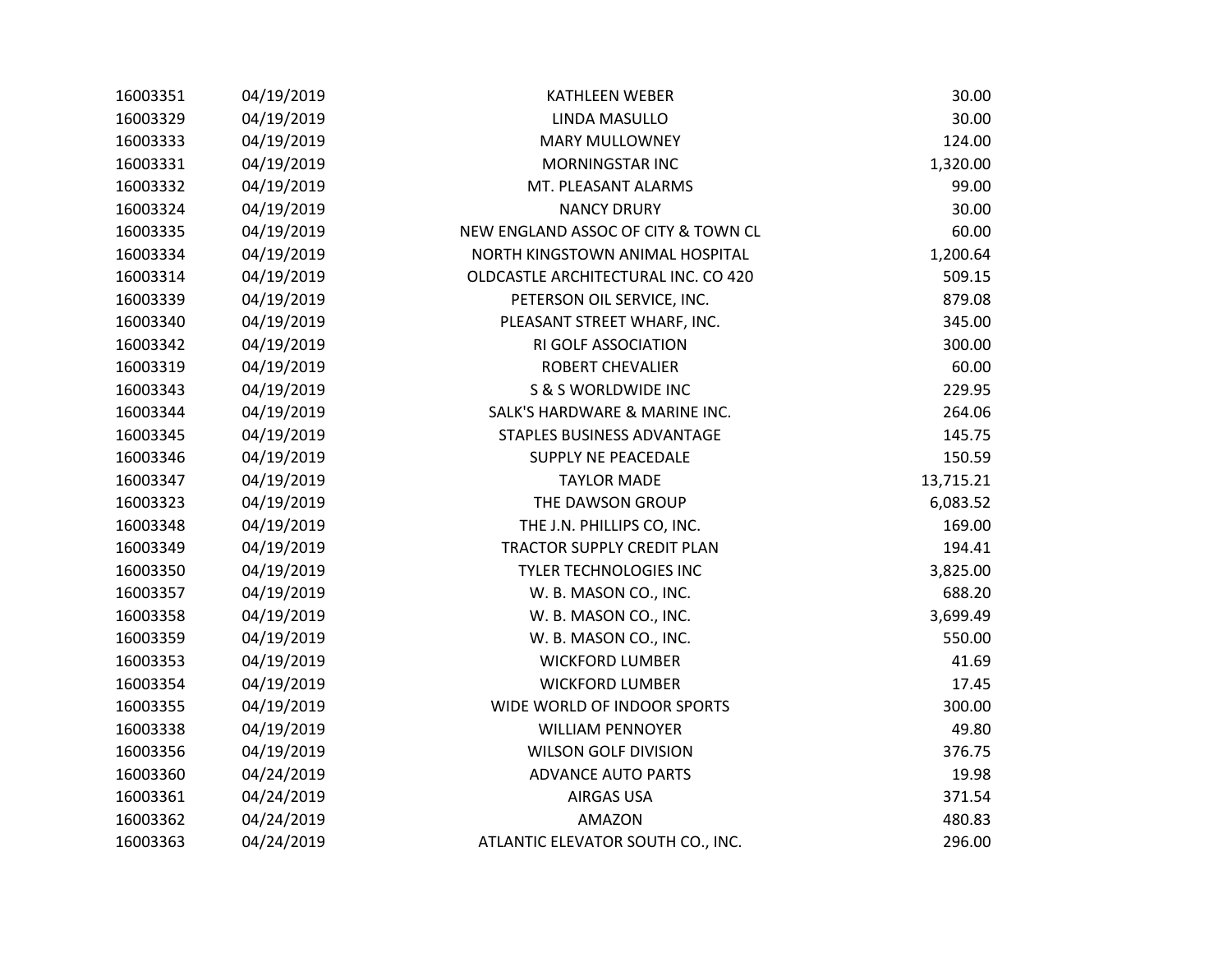| 16003365 | 04/24/2019 | BAKER & TAYLOR BOOKS -510486               | 1,098.48  |
|----------|------------|--------------------------------------------|-----------|
| 16003366 | 04/24/2019 | CDW GOVERNMENT INC.                        | 523.42    |
| 16003367 | 04/24/2019 | <b>CINTAS CORP</b>                         | 89.32     |
| 16003368 | 04/24/2019 | <b>COX COMMUNICATIONS</b>                  | 81.39     |
| 16003370 | 04/24/2019 | DAF SERVICES, INC.                         | 662.50    |
| 16003371 | 04/24/2019 | DAVID LONDON & CO.                         | 905.00    |
| 16003372 | 04/24/2019 | DIRECT ENERGY SERVICES, LLC                | 10,979.16 |
| 16003373 | 04/24/2019 | DIVISION OF TAXATION ATTN ALYSSA MARTINEAU | 4,454.00  |
| 16003374 | 04/24/2019 | ELMWOOD SPORTS CENTER INC.                 | 511.50    |
| 16003375 | 04/24/2019 | <b>ENCON LLC</b>                           | 60.00     |
| 16003376 | 04/24/2019 | <b>FEDEX</b>                               | 107.05    |
| 16003377 | 04/24/2019 | GAGE-IT, INC.                              | 258.06    |
| 16003379 | 04/24/2019 | <b>GENERAL TREASURER STATE RI</b>          | 19,597.62 |
| 16003380 | 04/24/2019 | <b>GREENWOOD EMERGENCY VEHICLES INC</b>    | 172.18    |
| 16003381 | 04/24/2019 | HARBOR CONTROLS, INC                       | 1,581.00  |
| 16003382 | 04/24/2019 | HOPEDALE TRUCKING INC.                     | 336.00    |
| 16003384 | 04/24/2019 | <b>INGRAM BOOK GROUP</b>                   | 844.62    |
| 16003463 | 04/24/2019 | <b>KENNETH ZANGARI</b>                     | 60.00     |
| 16003385 | 04/24/2019 | KOFILE TECHNOLOGIES, INC.                  | 165.20    |
| 16003378 | 04/24/2019 | <b>LEE-ANN GALLI</b>                       | 50.00     |
| 16003388 | 04/24/2019 | <b>MIDWEST TAPE</b>                        | 477.11    |
| 16003390 | 04/24/2019 | MUNICIPAL CODE CORPORATION                 | 3,412.95  |
| 16003391 | 04/24/2019 | <b>MUTT MITT</b>                           | 792.85    |
| 16003392 | 04/24/2019 | <b>NATIONAL GRID</b>                       | 12,792.56 |
| 16003393 | 04/24/2019 | <b>NATIONAL GRID</b>                       | 14.35     |
| 16003394 | 04/24/2019 | <b>NATIONAL GRID</b>                       | 14.35     |
| 16003395 | 04/24/2019 | <b>NATIONAL GRID</b>                       | 16.88     |
| 16003396 | 04/24/2019 | <b>NATIONAL GRID</b>                       | 17.21     |
| 16003397 | 04/24/2019 | <b>NATIONAL GRID</b>                       | 19.83     |
| 16003398 | 04/24/2019 | <b>NATIONAL GRID</b>                       | 21.18     |
| 16003399 | 04/24/2019 | <b>NATIONAL GRID</b>                       | 23.65     |
| 16003400 | 04/24/2019 | <b>NATIONAL GRID</b>                       | 24.34     |
| 16003401 | 04/24/2019 | <b>NATIONAL GRID</b>                       | 25.57     |
| 16003402 | 04/24/2019 | <b>NATIONAL GRID</b>                       | 34.78     |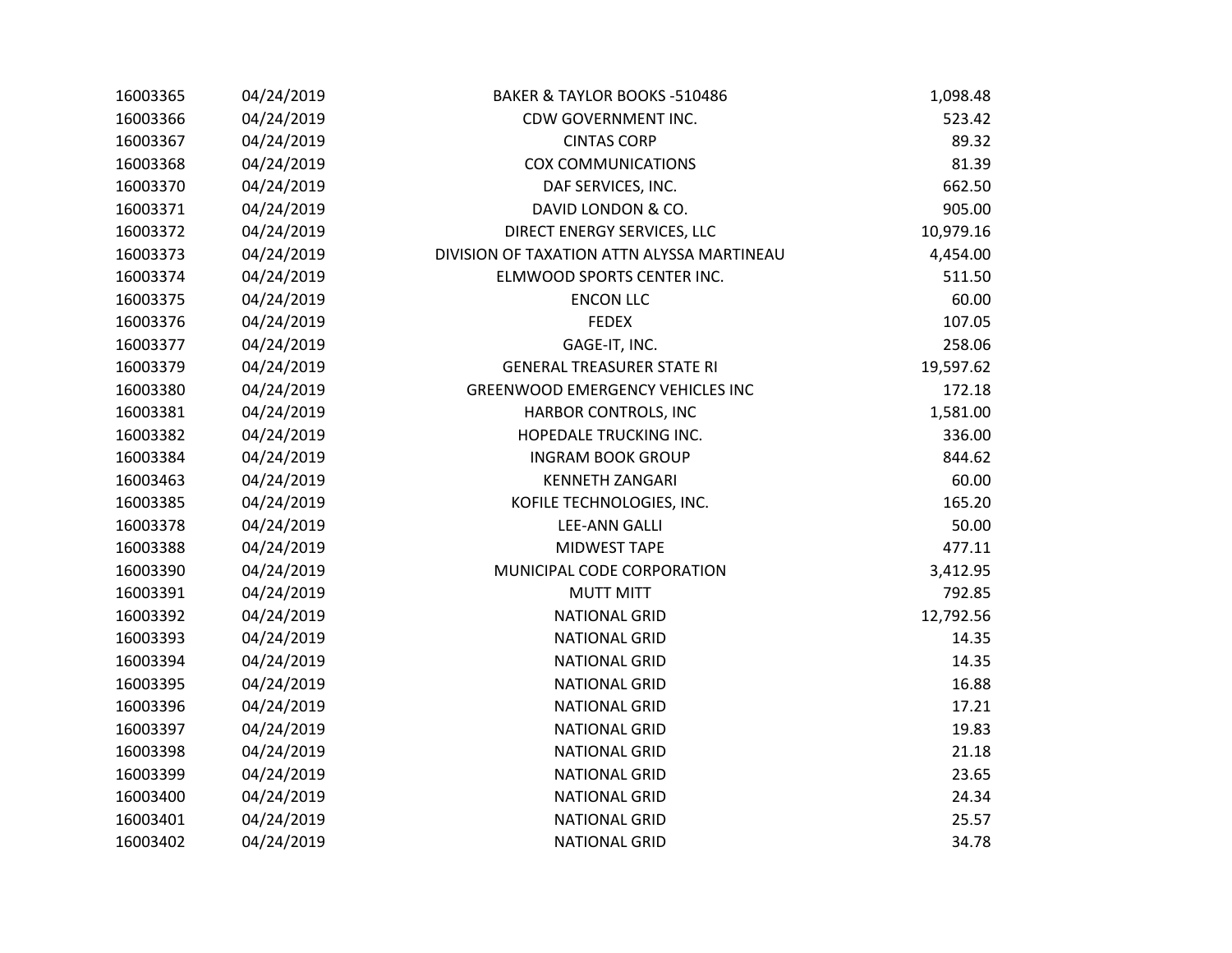| 16003403 | 04/24/2019 | <b>NATIONAL GRID</b>                               | 36.65    |
|----------|------------|----------------------------------------------------|----------|
| 16003404 | 04/24/2019 | <b>NATIONAL GRID</b>                               | 92.60    |
| 16003405 | 04/24/2019 | <b>NATIONAL GRID</b>                               | 288.65   |
| 16003406 | 04/24/2019 | <b>NATIONAL GRID</b>                               | 322.23   |
| 16003407 | 04/24/2019 | <b>NATIONAL GRID</b>                               | 503.19   |
| 16003408 | 04/24/2019 | <b>NATIONAL GRID</b>                               | 564.85   |
| 16003409 | 04/24/2019 | <b>NATIONAL GRID</b>                               | 571.58   |
| 16003410 | 04/24/2019 | <b>NATIONAL GRID</b>                               | 633.73   |
| 16003411 | 04/24/2019 | <b>NATIONAL GRID</b>                               | 26.60    |
| 16003412 | 04/24/2019 | <b>NATIONAL GRID</b>                               | 37.57    |
| 16003413 | 04/24/2019 | <b>NATIONAL GRID</b>                               | 142.11   |
| 16003414 | 04/24/2019 | <b>NATIONAL GRID</b>                               | 162.30   |
| 16003415 | 04/24/2019 | <b>NATIONAL GRID</b>                               | 253.80   |
| 16003416 | 04/24/2019 | <b>NATIONAL GRID</b>                               | 316.29   |
| 16003417 | 04/24/2019 | <b>NATIONAL GRID</b>                               | 345.55   |
| 16003418 | 04/24/2019 | <b>NATIONAL GRID</b>                               | 436.03   |
| 16003419 | 04/24/2019 | <b>NATIONAL GRID</b>                               | 690.80   |
| 16003420 | 04/24/2019 | <b>NATIONAL GRID</b>                               | 2,068.95 |
| 16003421 | 04/24/2019 | <b>NATIONAL GRID</b>                               | 503.73   |
| 16003422 | 04/24/2019 | <b>NATIONAL GRID</b>                               | 35.78    |
| 16003423 | 04/24/2019 | <b>NATIONAL GRID</b>                               | 735.10   |
| 16003424 | 04/24/2019 | NINIGRET MARINE, INC.                              | 388.76   |
| 16003425 | 04/24/2019 | <b>NORTHEAST NURSERY</b>                           | 260.50   |
| 16003426 | 04/24/2019 | NORTHERN SAFETY CO., INC.                          | 241.02   |
| 16003427 | 04/24/2019 | NORTHLAND INDUSTRIAL TRUCK CO INC                  | 2,132.80 |
| 16003428 | 04/24/2019 | OCCUPATIONAL HEALTH CENTERS OF SOUTHWEST, P.A., CO | 382.00   |
| 16003429 | 04/24/2019 | OFFICE DEPOT                                       | 156.71   |
| 16003364 | 04/24/2019 | PAUL BAILEY'S CHRYSLER, INC.                       | 41.52    |
| 16003389 | 04/24/2019 | PAUL R. MUMFORD                                    | 1,500.00 |
| 16003437 | 04/24/2019 | PENGUIN RANDOM HOUSE, INC.                         | 20.25    |
| 16003430 | 04/24/2019 | PETERSON OIL SERVICE, INC.                         | 2,999.35 |
| 16003431 | 04/24/2019 | POLLARD WATER                                      | 422.93   |
| 16003432 | 04/24/2019 | POWER PRODUCTS, INC.                               | 299.60   |
| 16003433 | 04/24/2019 | PRECISION BUSINESS FORMS, LTD.                     | 506.68   |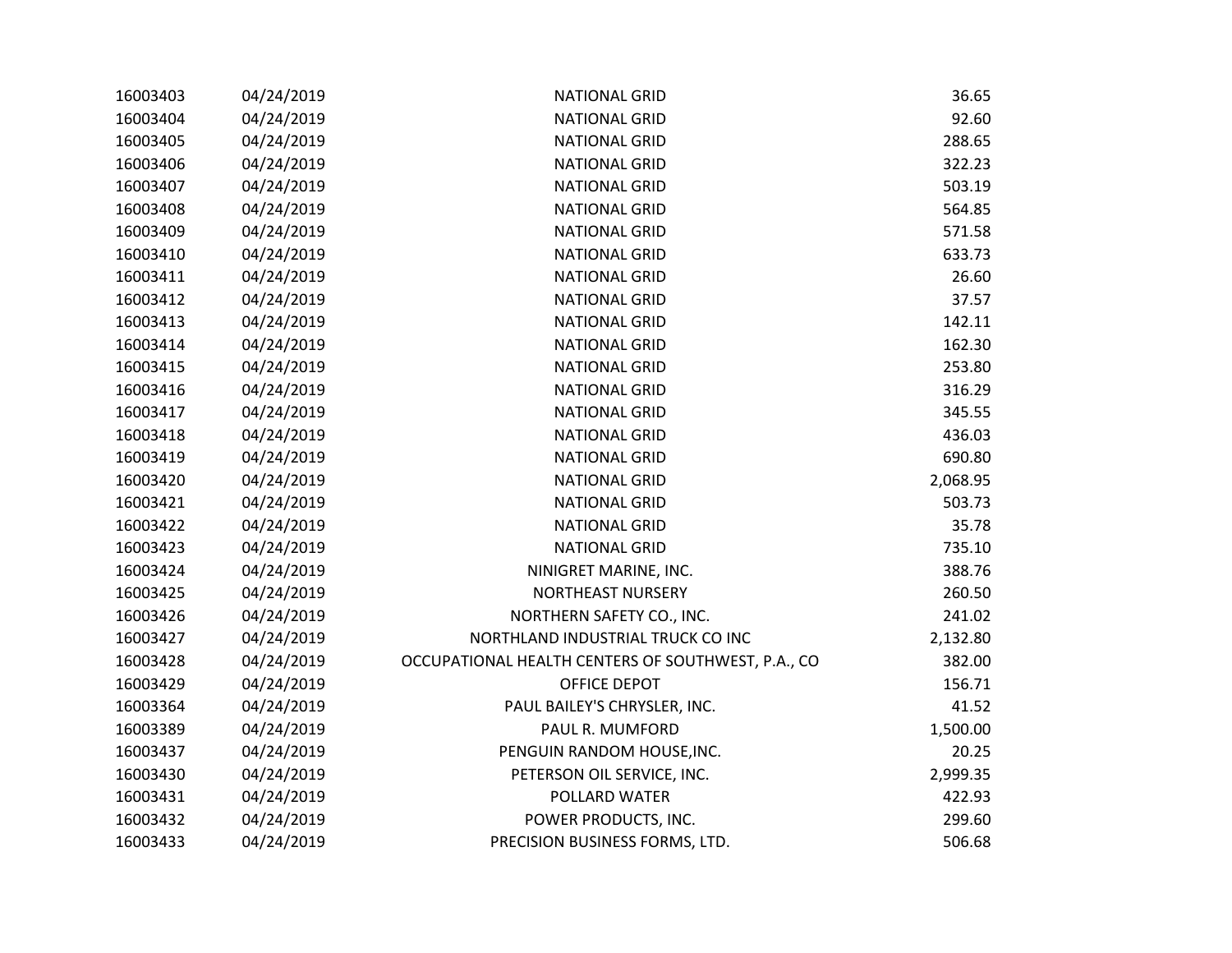| 16003434 | 04/24/2019 | <b>QUONSET AUTO BODY INC</b>                 | 458.15     |
|----------|------------|----------------------------------------------|------------|
| 16003435 | 04/24/2019 | <b>QUONSET DEVELOPMENT CORP</b>              | 118,514.02 |
| 16003436 | 04/24/2019 | <b>QWEST COMMUNICATIONS CORP</b>             | 74.97      |
| 16003438 | 04/24/2019 | RAPS AUTO PARTS SUPPLY, INC.                 | 245.02     |
| 16003439 | 04/24/2019 | <b>READ CUSTOM SOILS</b>                     | 858.00     |
| 16003440 | 04/24/2019 | RHODE ISLAND TRAFFIC TRIBUNAL                | 3,939.34   |
| 16003441 | 04/24/2019 | RHODE ISLAND TRAFFIC TRIBUNAL                | 4,087.00   |
| 16003369 | 04/24/2019 | RICHARD CROFT                                | 199.97     |
| 16003442 | 04/24/2019 | RITE AID CHARGE CARD                         | 20.97      |
| 16003443 | 04/24/2019 | <b>SAFETY NATION</b>                         | 150.12     |
| 16003444 | 04/24/2019 | SALK'S HARDWARE & MARINE INC.                | 161.99     |
| 16003445 | 04/24/2019 | SIGNARAMA                                    | 196.00     |
| 16003446 | 04/24/2019 | SITEONE LANDSCAPE SUPPLY LLC                 | 105.62     |
| 16003383 | 04/24/2019 | SOUTH COUNTY NEWSPAPERS, INC.                | 272.76     |
| 16003447 | 04/24/2019 | STAPLES BUSINESS ADVANTAGE                   | 258.00     |
| 16003448 | 04/24/2019 | <b>SUBURBAN PROPANE</b>                      | 588.94     |
| 16003449 | 04/24/2019 | <b>SUBURBAN PROPANE</b>                      | 106.14     |
| 16003450 | 04/24/2019 | SYN-TECH SYSTEMS, INC                        | 825.00     |
| 16003386 | 04/24/2019 | THE LIGHTSHIP GROUP, LLC                     | 165.59     |
| 16003387 | 04/24/2019 | THE LOCK SHOP, INC.                          | 34.80      |
| 16003451 | 04/24/2019 | <b>TITLEIST</b>                              | 4,075.00   |
| 16003452 | 04/24/2019 | TRASK PETROLEUM EQUIPMENT CO                 | 1,205.00   |
| 16003453 | 04/24/2019 | TRI-POWER SALES & SERVICE, INC.              | 212.57     |
| 16003454 | 04/24/2019 | UNIVAR USA INC.                              | 3,623.36   |
| 16003455 | 04/24/2019 | UNIVERSITY OF RHODE ISLAND                   | 1,415.00   |
| 16003456 | 04/24/2019 | <b>VERIZON</b>                               | 54.57      |
| 16003457 | 04/24/2019 | <b>VERIZON</b>                               | 57.86      |
| 16003458 | 04/24/2019 | <b>VERIZON</b>                               | 57.86      |
| 16003459 | 04/24/2019 | <b>VERIZON</b>                               | 37.90      |
| 16003460 | 04/24/2019 | WASTE MANAGEMENT OF RHODE ISLAND             | 37,083.33  |
| 16003461 | 04/24/2019 | <b>WICKFORD APPLIANCE &amp; LIGHTING CTR</b> | 677.70     |
| 16003462 | 04/24/2019 | <b>WICKFORD LUMBER</b>                       | 1.69       |
| 16003464 | 04/26/2019 | <b>AMERICAN FIRST AID</b>                    | 25.19      |
| 16003472 | 04/26/2019 | <b>ANN MARIE COLE</b>                        | 20.00      |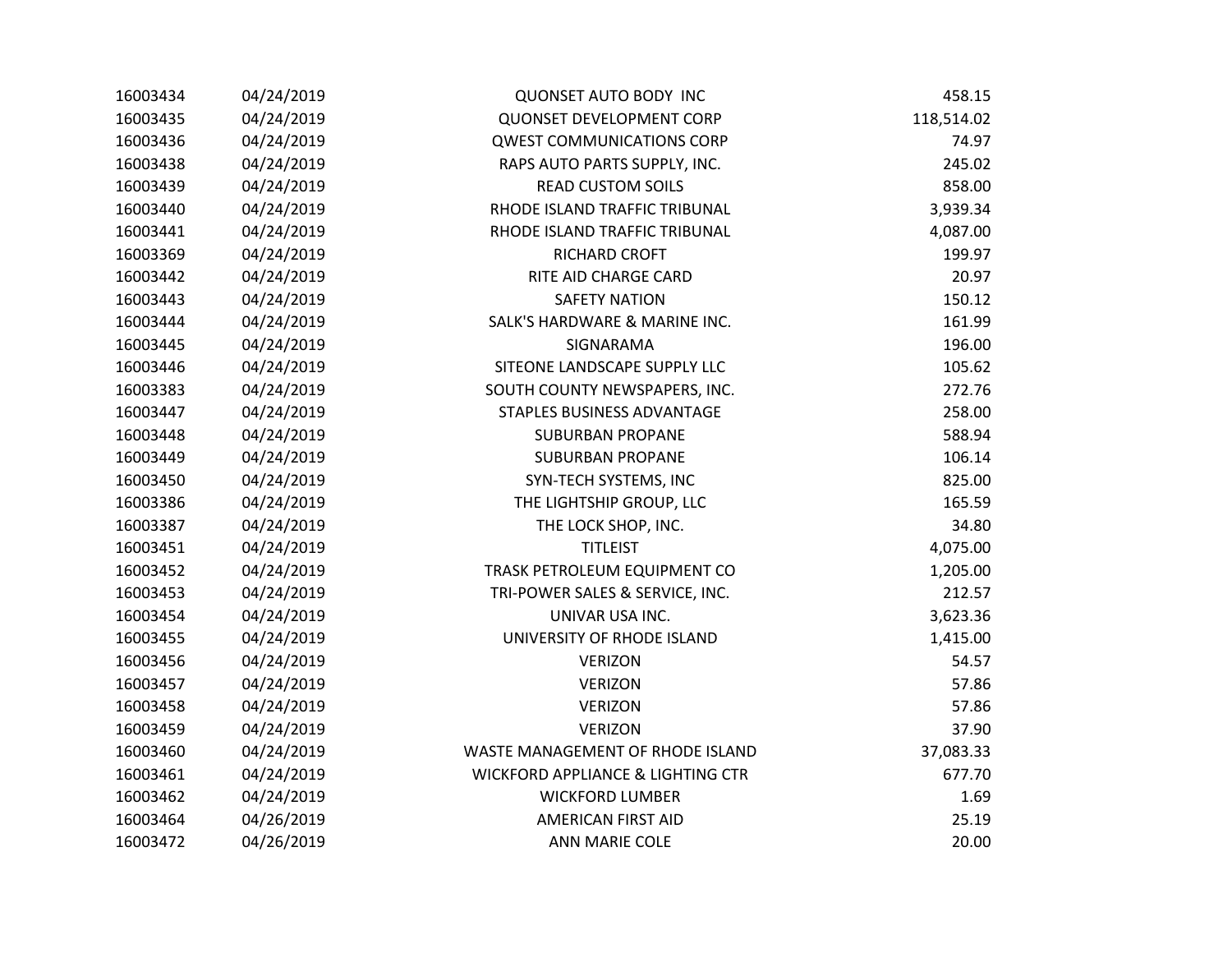| 16003465 | 04/26/2019 | APOLLO SAFETY, INC.                     | 234.10   |
|----------|------------|-----------------------------------------|----------|
| 16003467 | 04/26/2019 | BAKER & TAYLOR BOOKS #510486            | 697.43   |
| 16003468 | 04/26/2019 | <b>BAKER &amp; TAYLOR BOOKS -510486</b> | 1,118.53 |
| 16003473 | 04/26/2019 | <b>BARBARA STRATE</b>                   | 90.00    |
| 16003469 | 04/26/2019 | <b>BLUE WATER EMBROIDERY</b>            | 250.00   |
| 16003470 | 04/26/2019 | BOUND TREE MEDICAL, LLC                 | 807.83   |
| 16003471 | 04/26/2019 | CAM HVAC & CONSTRUCTION, INC.           | 360.00   |
| 16003475 | 04/26/2019 | <b>CHELSEY DUMAS-GIBBS</b>              | 171.39   |
| 16003474 | 04/26/2019 | <b>DIVISION OF BUSINESS SERVICES</b>    | 160.00   |
| 16003476 | 04/26/2019 | EH TURF SUPPLY, INC.                    | 277.17   |
| 16003507 | 04/26/2019 | <b>GLENN SKALUBINSKI</b>                | 1,173.00 |
| 16003479 | 04/26/2019 | <b>HALEY LATTINVILLE</b>                | 34.13    |
| 16003477 | 04/26/2019 | <b>INGRAM BOOK GROUP</b>                | 579.70   |
| 16003503 | 04/26/2019 | <b>JOHN RAINONE</b>                     | 10.29    |
| 16003478 | 04/26/2019 | JOHNSON CONTROLS INC                    | 2,806.00 |
| 16003480 | 04/26/2019 | <b>KAREN LAWRENCE</b>                   | 20.00    |
| 16003482 | 04/26/2019 | MCKESSON MEDICAL-SURGICAL               | 584.93   |
| 16003483 | 04/26/2019 | <b>MIDWEST TAPE</b>                     | 162.04   |
| 16003484 | 04/26/2019 | <b>NATIONAL GRID</b>                    | 369.77   |
| 16003485 | 04/26/2019 | <b>NATIONAL GRID</b>                    | 14.64    |
| 16003486 | 04/26/2019 | <b>NATIONAL GRID</b>                    | 40.57    |
| 16003487 | 04/26/2019 | <b>NATIONAL GRID</b>                    | 48.68    |
| 16003488 | 04/26/2019 | <b>NATIONAL GRID</b>                    | 175.79   |
| 16003489 | 04/26/2019 | <b>NATIONAL GRID</b>                    | 195.27   |
| 16003490 | 04/26/2019 | <b>NATIONAL GRID</b>                    | 254.66   |
| 16003491 | 04/26/2019 | <b>NATIONAL GRID</b>                    | 367.15   |
| 16003492 | 04/26/2019 | <b>NATIONAL GRID</b>                    | 552.68   |
| 16003493 | 04/26/2019 | <b>NATIONAL GRID</b>                    | 786.01   |
| 16003494 | 04/26/2019 | <b>NATIONAL GRID</b>                    | 79.27    |
| 16003495 | 04/26/2019 | <b>NATIONAL GRID</b>                    | 116.56   |
| 16003496 | 04/26/2019 | <b>NATIONAL GRID</b>                    | 1,832.78 |
| 16003497 | 04/26/2019 | NEW ENGLAND FIRE EQUIPMENT AND          | 318.75   |
| 16003498 | 04/26/2019 | NFPA INTERNATIONAL                      | 103.55   |
| 16003500 | 04/26/2019 | PERSPECTIVE CORP                        | 693.25   |